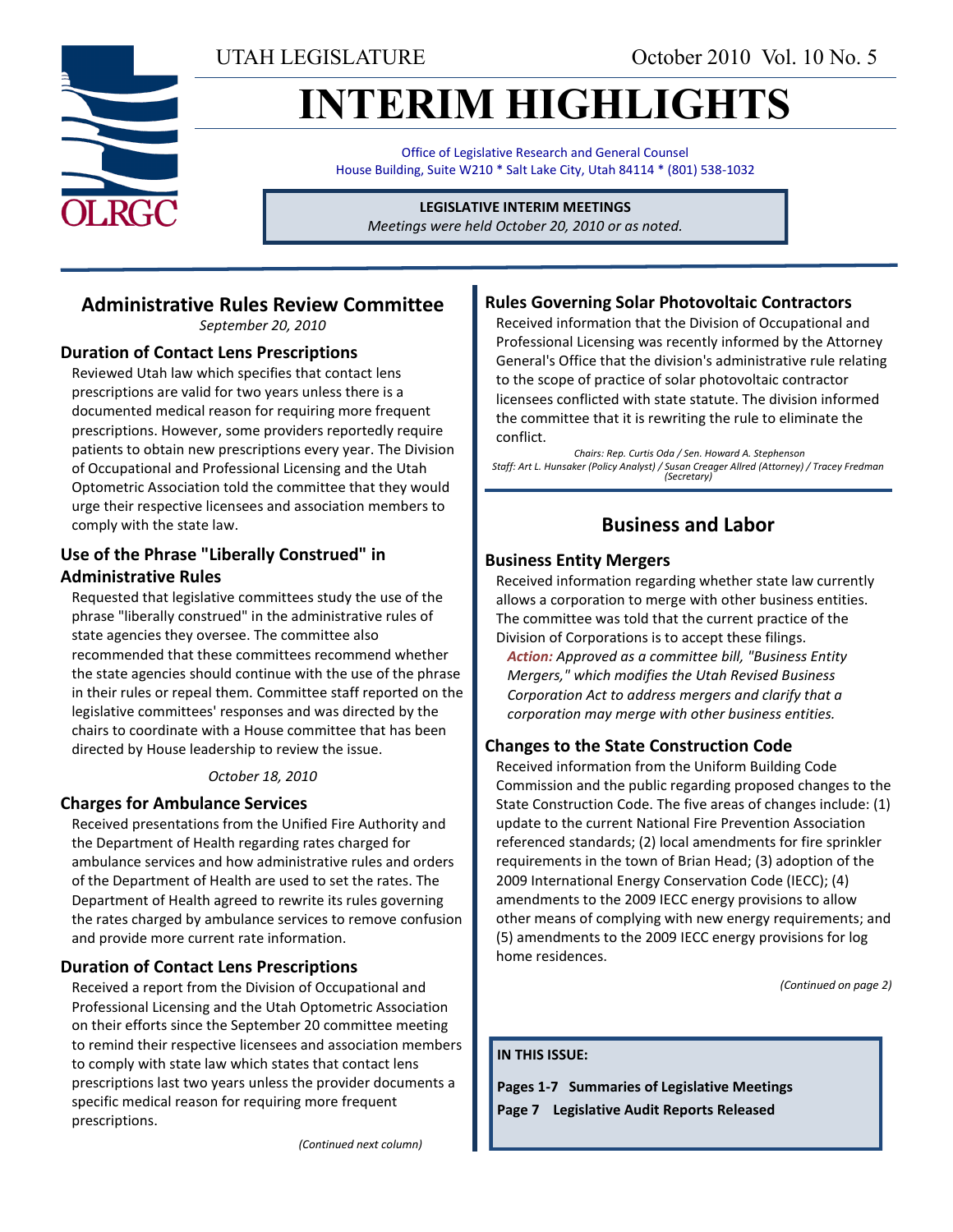## **Changes to the State Fire Code**

Received information from the Fire Prevention Board regarding proposed changes to the State Fire Code. The changes recommended included school fire drill procedures and the use of anti-freeze in residential sprinkling systems.

*Action: Voted that legislation be drafted to implement in legislative format the proposed changes to the State Fire Code recommended by the Fire Prevention Code.*

## **Classification of Workers**

Received a progress report from the Worker Classification Working Group.

*Action: Approved as a committee bill, "Worker Classification Coordinated Enforcement," which modifies labor provisions to address worker classification and related issues of enforcement.*

## **Corporation Action Without Shareholder Meeting**

Received information on the effects of current state law regarding actions taken by a corporation without a shareholder meeting.

## **Fire Prevention and Fireworks**

Received a report from the State Fire Marshall regarding enforcement of state laws governing the use of certain fireworks. The State Fire Marshal explained the difficulty in determining what constitutes a legal vs. an illegal firework device.

*Action: Approved as a committee bill, "Fire Prevention and Fireworks Act Amendments," which modifies definitions, repeals certain testing and approval requirements, and modifies times for sale and discharge of fireworks.*

*Chairs: Rep. James A. Dunnigan / Sen. John L. Valentine Staff: Bryant R. Howe (Assistant Director) / Patricia Owen (Attorney) / Amanda K. Majers (Secretary)*

## **Education**

## **Performance-Based Compensation Pilot Program**

Conducted a sunset review and received a report from the State Board of Education on a pilot program that awards grants to selected districts to implement performance-based compensation plans. The board presented data collected to this point in the planning phase.

## **Alternative Scheduling to Increase Efficiency in Public Schools**

Received a proposal from a citizen on adopting a year-round school schedule that could use public resources more effectively.

## **Extended Day Kindergarten**

Conducted a sunset review of the Voluntary Extended-Day Kindergarten program. The committee received a recommendation from the State Board of Education to reauthorize the program.

## **School Funding and Equalization**

*(Continued next column)* Received a presentation from the State Board of Education on

## PAGE 2 UTAH LEGISLATURE • October 2010

concepts that the board recently adopted related to equalizing funding for students. The concepts include a progressive recapture of certain property tax collections from the Voted Leeway Program, freezing the minimum basic levy, consolidating certain property tax levies, and authorizing a state property tax levy for charter school funding.

*Chairs: Rep. Gregory H. Hughes / Sen. Howard A. Stephenson Staff: Allison M. Nicholson (Policy Analyst) / Constance C. Steffen (Policy Analyst) / Angela Oakes Stallings (Attorney) / Glenda S. Whitney (Secretary)*

## **Government Operations and Political Subdivisions**

## **Bonding Requirements for State Officials**

Received presentations from a member of the House of Representatives, the Division of Risk Management, and the Division of Finance on bonding for state officials. By statute, certain state officials are required to be covered by a surety bond of a set amount, usually in the \$5,000 to \$30,000 range. A state risk management policy of \$10 million covers other state officials and state employees who are not required to be bonded.

*Action: Voted to have committee staff open a bill file to address bonding requirements for state, school district, and charter school officers and employees.*

## **Fee-Based Services by the Department of Administrative Services**

Received a briefing from the Department of Administrative Services on the implementation of H.B. 402, "Department of Administrative Services Modifications," which passed during the 2010 General Session and allows the department to operate certain divisions within the department as internal service fund agencies.

## **Local Elections With Unopposed Candidates**

Received a presentation from committee staff and the Office of the Lieutenant Governor on draft legislation that allows a local government to cancel a local election if each candidate is unopposed and no other proposition is on the ballot.

*Action: Approved as a committee bill, "Local Election Amendments," which allows a local government to cancel a local election if each candidate is unopposed and no other proposition is on the ballot. The bill also provides for notice of the cancellation.*

## **Per Diem and Travel Expenses for Government Boards**

Received a committee staff presentation on a draft bill concerning per diem and travel expenses and including primary per diem and travel expense language.

*Action: Amended and approved as a committee bill, "Per Diem and Travel Modifications," which standardizes language describing per diem and travel expenses for members of certain boards and clarifies per diem and travel expense language.*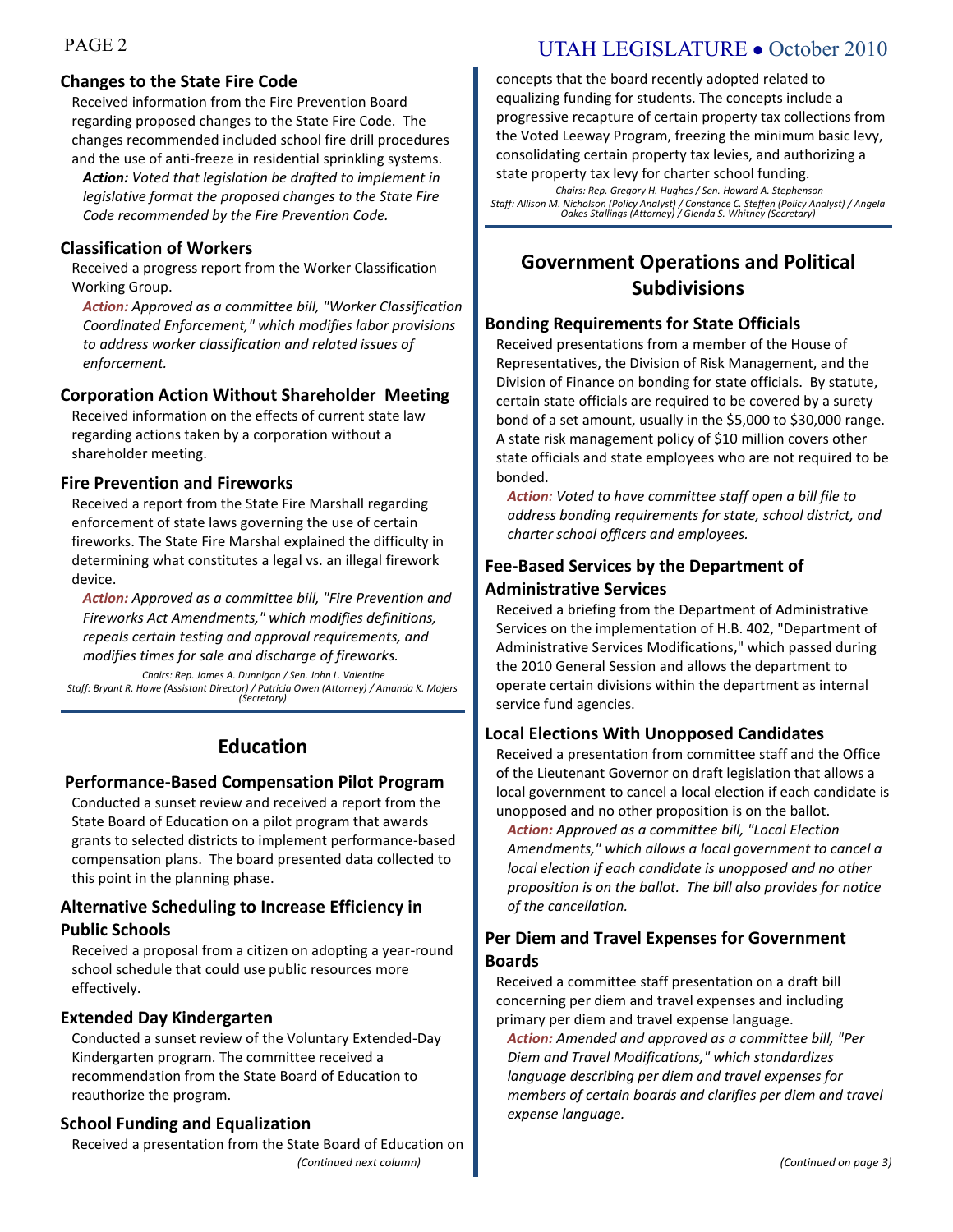## **Sale of State Property—Approval Process**

Received a presentation from the Division of Facilities Construction and Management and the Office of the Attorney General on the need to notify the Legislature when the state disposes of real property with an estimated value of more than \$500,000 or if the real property is of historical significance. The presenters asked for the committee's input on how the approval might be obtained.

*Action: Voted to have committee staff open a bill file to provide a review process for the sale of state property similar to the process in the State Settlement Agreement Act.*

## **Utah Procurement Code Revisions**

Received a report from representatives of the Office of the Attorney General and the Division of Purchasing on the progress of a working group to update the Utah Procurement Code. The working group created a table to track the potential changes using a model code and examples from other states.

*Chairs: Rep. Craig A. Frank / Rep. Fred R Hunsaker / Sen. Peter C. Knudson Staff: Benjamin N. Christensen (Policy Analyst) / Joseph T. Wade (Policy Analyst) / Victoria Ashby (Attorney) / Emily R. Brown (Attorney) / Wendy Bangerter (Secretary)*

## **Health and Human Services**

## **Controlled Substance Database**

Received a report from the Division of Occupational and Professional Licensing (DOPL) on an interstate compact for data sharing by state prescription drug monitoring programs developed by the Council of State Governments. DOPL spoke in favor of establishing an agreement with other states.

*Action: The committee directed committee staff to explore several issues raised by DOPL.*

## **Healthcare Reform**

Received a presentation from an insurance agent on how a high deductible health plan coupled with a medical reimbursement fund allowed under the IRS Code can be used to reduce the cost of health insurance coverage and increase the quality of the coverage.

## **Licensing of Non-Medicaid Nursing Care Facility Beds**

Conducted a sunset review of the statute prohibiting the licensing of a new nursing care facility if the facility will rely on Medicare for over 49% of its revenue.

*Action: Recommended the Legislature extend for five years the sunset date for Section 26-21-23 which concerns the licensing of non-Medicaid nursing care facility beds.*

## **Medicaid Autism Waiver**

Received a report from the Department of Health in response to H.B. 184, "Medicaid Autism Waiver," which passed in the 2010 General Session and requires that the department develop a range of options for a Medicaid waiver to cover autism services. If the Legislature would like the department to request a waiver from the federal government, the

## PAGE 3 INTERIM HIGHLIGHTS • October 2010

department recommends an option that would phase in coverage over three years for 100 of the estimated 1,000 children ages two to six who are eligible for services.

## **Medigap Supplemental Health Insurance**

Received a report from the Department of Insurance on rate setting for Medigap policies.

## **Pharmacy Benefits Manager Act**

Considered a revised version of draft legislation, "Pharmacy Benefits Manager Act," which requires a pharmacy benefits manager to provide itemized statements to health benefit plans for whom it works.

*Chairs: Rep. Paul Ray / Sen. D. Chris Buttars Staff: Mark D. Andrews (Policy Analyst) / Thomas R. Vaughn (Attorney) / Cathy J. Dupont (Attorney) / Joy L. Miller (Administrative Assistant)*

## **Health System Reform Task Force**

## **Prescription Drug Markets**

Received a presentation from BidRx, an Internet-based company, on how it connects sellers and purchasers of prescription drugs.

## **Payment and Delivery Reform Demonstration**

## **Projects**

Received an update from HealthInsight on the development and implementation of payment and delivery reform demonstration projects for diabetes care, pediatric care, and maternity care.

## **Pharmaceuticals**

Received a presentation from the Pharmaceutical Research and Manufacturers of America on the development, manufacturing, distribution, and health plan reimbursement of pharmaceuticals.

## **Task Force Workgroups**

Received reports from the Cost Containment Workgroup and the Implementation Oversight Workgroup on their activities.

## **Utah Health Insurance Exchange**

Received a report from the Office of Consumer Health Services advising that the Utah Health Insurance Exchange will complete its processing of 3,000 applications for employees of small employers by October 22, and that employees will be able to begin selecting plans from the exchange November 12.

The exchange is working with five employers who will be part of a pilot program for coverage of large employer groups beginning January 1, 2011. In response to the task force, the Utah Defined Contribution Risk Adjuster Board reported that it will consider again at its next meeting whether to extend the enrollment window for small employers with January 1 renewal dates.

*Chairs: Speaker David Clark / Sen. Wayne L. Niederhauser Staff: Mark D. Andrews (Policy Analyst) / Cathy J. Dupont (Attorney) / Wendy Bangerter (Secretary)*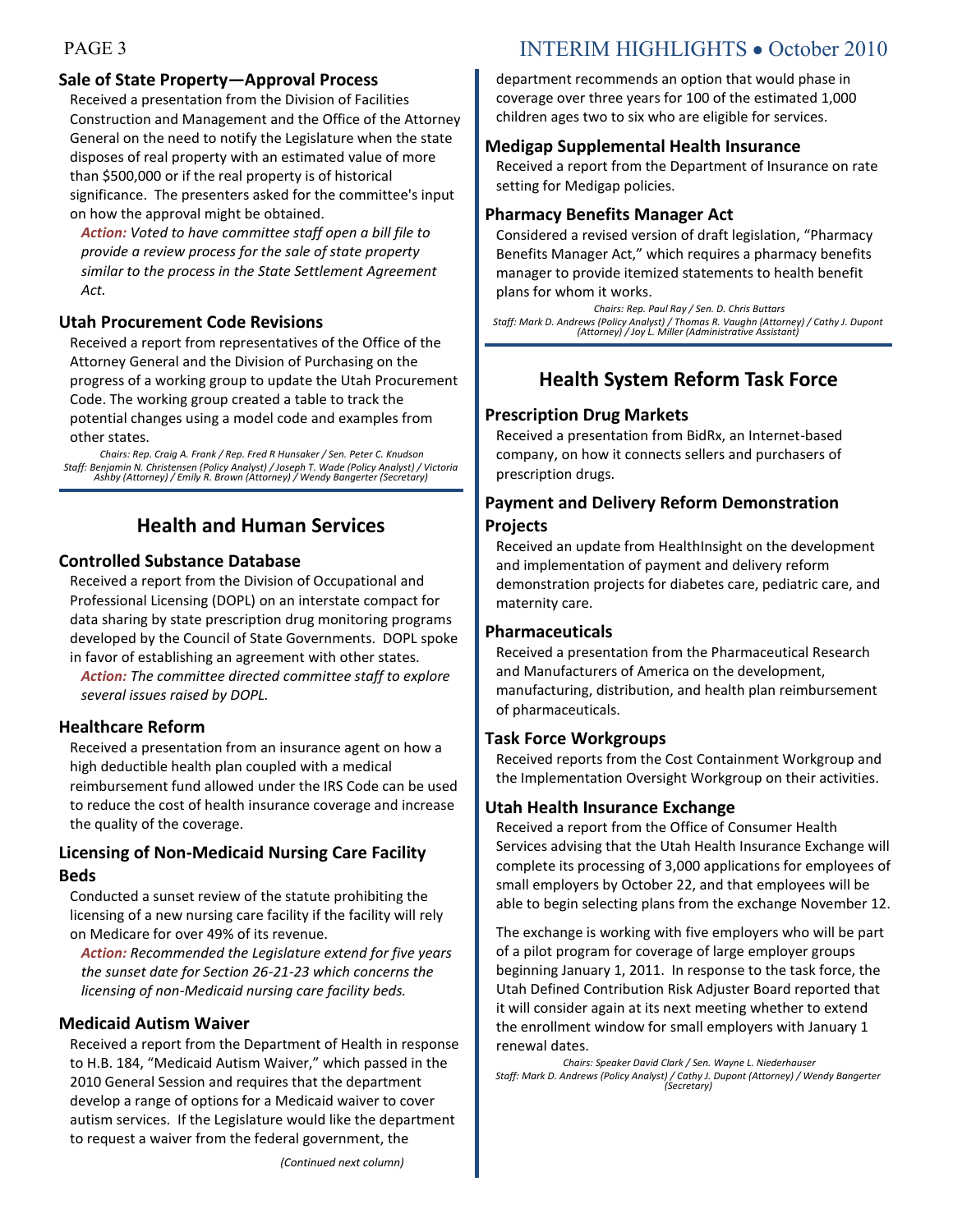## **Judiciary, Law Enforcement, and Criminal Justice**

## **Custodial Interference Enforcement**

Discussed the challenges of enforcement of H.B. 197, "Custodial Interference Amendments," enacted in the 2010 General Session. Court orders lacking specificity on parent time and the difficulty of defining "intent" were cited as two of the reasons why law enforcement response has not been at a level some parents have wished.

## **Death Penalty Procedures Amendments**

Discussed proposed legislation, "Death Penalty Procedures Amendments," which clarifies when a petitioner has a right to funded counsel for successive petitions and sets limits for a stay of execution for successive post-conviction petitions.

## **DUI Report**

Received a report from the Utah Commission on Criminal and Juvenile Justice which indicated that in CY 2009, Utah had the lowest rate of DUI-related fatalities in the nation at 16.4 percent. Additionally, it was reported that there were 15,285 arrests in FY 2010, 398 fewer than in FY 2009.

## **Housing Inmates in County Jails**

Received a report from the Utah Department of Corrections indicating that the 2010 daily incarceration rate for an inmate is \$76.99, down from \$79.31 last year. The state contracts with the different counties to house 1,240 male inmates and 52 female inmates at a rate of \$55.71 per inmate per day.

## **Indigent Defense Act**

Received a report from the Utah Association of Counties concerning the need for state funding to assist in providing criminal defense services. It was reported that Utah is one of the few states that require counties to provide criminal defense services for the indigent without assistance from other revenue sources.

## **Recidivism Reduction Plan**

Received a report from the Utah Department of Corrections who, in collaboration with the State Board of Education and the State Board of Regents, has been required by state law to develop a recidivism reduction plan. The state issued a request for information and has developed curriculum to teach male and female inmates marketable jobs skills.

## **Statutorily Required Reports**

*Action: Approved as a committee bill, "Statutorily Required Reports Amendments," which expands the discretion of the interim committee in requiring and scheduling statutorily required reports.*

*Chairs: Sen. Jon J. Greiner / Rep. Douglas C. Aagard / Rep. Lorie D. Fowlke Staff: Jerry D. Howe (Policy Analyst) / Stewart E. Smith (Policy Analyst/Spe Proj Mgr) / Susan Creager Allred (Attorney) / Esther Chelsea-McCarty (Attorney) / Amanda K. Majers (Secretary)*

## **Legislative Information Technology Steering Committee**

*October 21, 2010*

## **Legislative Technology Sinking Fund**

Discussed the creation of a Legislative Technology Sinking Fund to pay for technology needs that apply to the Legislature as a whole.

## **Legislative Telephone System**

Reviewed options for the legislative phone system. *Chairs: Rep. Bradley G. Last / Sen. Curtis S. Bramble Staff: Thomas R. Vaughn (Attorney) / Mark J Allred (IT Manager) / Chelsea Barrett (Secretary)*

## **Natural Resources, Agriculture, and Environment**

## **Action Plan for Public Lands and Education Initiative**

Discussed how the high percentage of federal land ownership in the West affects states' ability to fund education by limiting property tax revenue, limiting natural resources royalties, and impairing the ability of the School and Institutional Trust Lands Administration to manage its lands.

## **Department of Environmental Quality Boards**

Discussed potential legislation modifying membership provisions and executive secretary provisions related to boards within the Department of Environmental Quality.

## **Department of Natural Resources Water Rights Study**

Received a report from the Department of Natural Resources on its study of water rights issues and received a report on potential legislation.

## **Energy Advisor Report & Legislative Review of State Energy Policy**

Received a report from the governor's energy advisor on the status and development of the state's energy resources and the energy advisor's activities. The committee also reviewed the state energy policy.

## **Uintah Basin Air Quality Standards' Impact on the Petroleum Industry**

Received a report from the Western Energy Alliance on possible ozone non-attainment status in the Uintah Basin and

how non-attainment would affect economic activity. *Chairs: Rep. Roger E. Barrus / Sen. Dennis E. Stowell Staff: J Brian Allred (Policy Analyst) / Christopher R. Parker (Attorney) / Joy L. Miller (Administrative Assistant)*

## **Public Utilities and Technology**

## **Broadband Deployment in Utah**

Received from the Governor's Office of Economic Development and the Automated Geographic Reference Center a report on the state's plan to study, map, and make *(Continued on page 5)*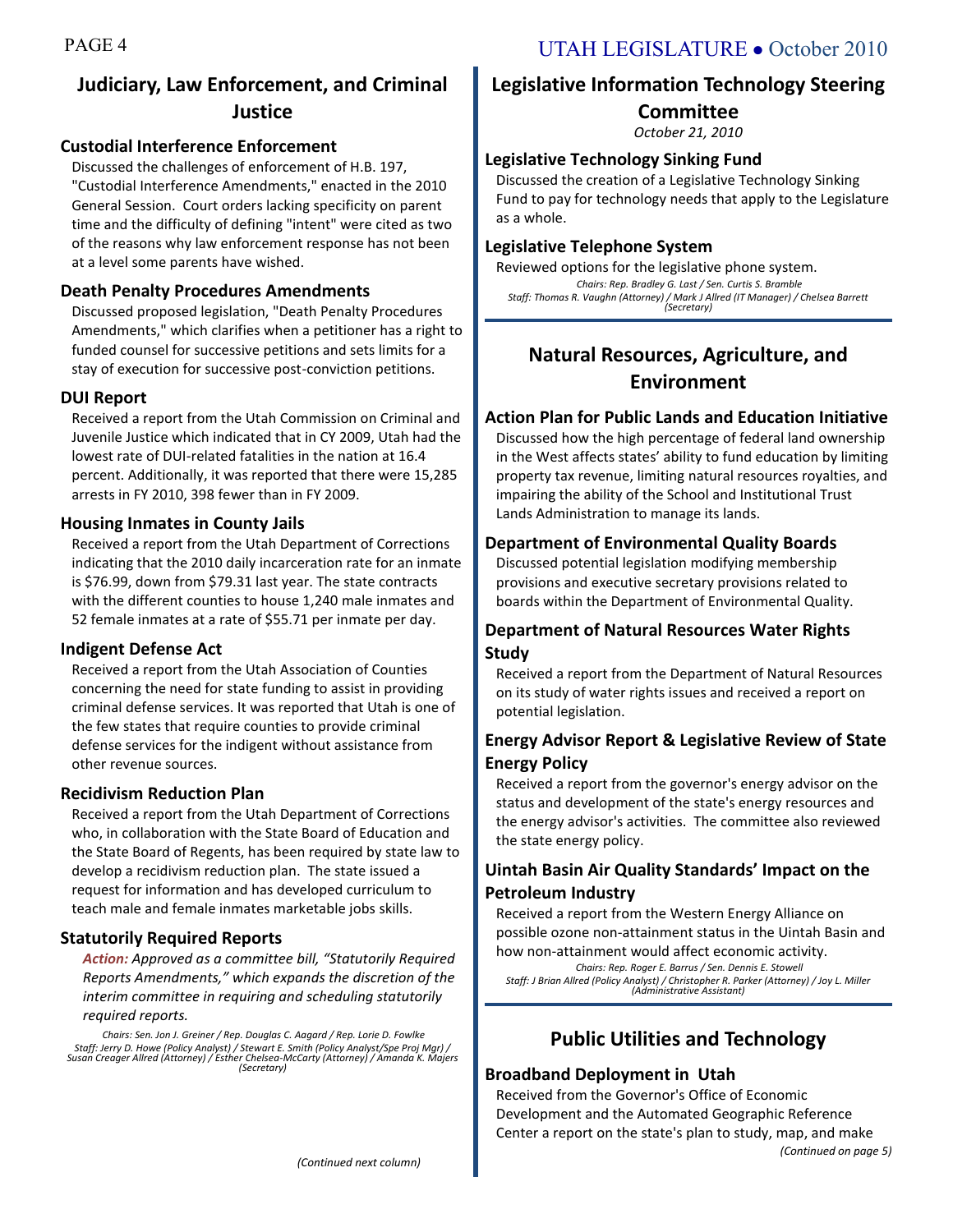recommendations for deploying broadband statewide. The project is coordinated and managed with the Utah Public Service Commission, and is partially funded by a federal grant of \$5.2 million.

## **Energy Cost Recovery & Renewable Energy**

Received a presentation from the REDCO energy company on broadening the current utility statute definitions to include a "category of resource," which means wind, solar, coal, biofuel, geothermal, natural gas, hydroelectric, and diesel power.

## **National Electrical Code & Electric Service Connections**

Received from Rocky Mountain Power's electrical engineering division information regarding its "Six - State Electrical Service Requirements" draft manual in response to discussion about why the company required electrical contractors to meet additional electrical service connections not included in the state-adopted National Electrical Code.

*Chairs: Rep. Michael E. Noel / Sen. Stephen H. Urquhart Staff: Richard C. North (Policy Analyst) / Christopher R. Parker (Attorney) / Tracey Fredman (Secretary)*

## **Retirement and Independent Entities**

## **Audit of Long-Term Actuarial Projections Related to the Utah State Retirement Systems**

Received a presentation from Cheiron, Inc., an independent auditor, who audited long-term actuarial projections provided by Gabriel Roeder Smith & Company in November 2009 and the actuarial analyses of S.B. 43 and S.B. 63 from the 2010 General Session (see above). The auditors agreed with the substantive results of the valuation, assumptions, calculation of contribution rates, and funded status in the long-term projection report. The audit suggested changing provisions in the hybrid Tier II plan of S.B. 63 to ensure its sustainability over the long-term if investment returns are lower than expected. The audit also provided several other findings and recommendations for consideration.

*Action: Accepted the Audit of Long-Term Actuarial Projections report by Cheiron, Inc. and authorized payment for the report.*

*Chairs: Rep. Don L. Ipson / Sen. Daniel R. Liljenquist Staff: Benjamin N. Christensen (Policy Analyst) / J. Daniel Schoenfeld (Fiscal Analyst) / Cathy J. Dupont (Attorney) / Shannon C. Halverson (Attorney) / Glenda S. Whitney (Secretary)*

## **Revenue and Taxation**

## **Income Mobility**

Received a report prepared by Utah Foundation and the Tax Commission on income mobility in Utah. The report indicates that Utah has a relatively high degree of economic mobility and that Utah has less income inequality than most states and the nation as a whole.

## **Legislation Requested by the Utah State Tax Commission**

*Action: Approved as committee bills:*

*• "Severance Tax Amendments," which clarifies that certain government entities are not subject to the severance tax.*

*• "Assessment, Collections, and Refunds Act Amendments," which clarifies that the Assessment, Collections, and Refunds Act does not apply to the Property Tax Act, Tax Equivalent Property Act, or the Privilege Tax Chapter.*

*• "Determination of State Taxable Income," which addresses the determination of state taxable income derived from Utah sources.*

*• "Corporate Franchise and Income Tax Amendments," which addresses the definition of "common ownership," repeals provisions related to certain distributions by corporations from depletion, addresses the circumstances under which certain receipts, rents, royalties, or sales are considered to be in this state, and addresses intercompany transactions for purposes of apportionment of income to the state.*

## **Petroleum Industry and Gas Taxes**

Received presentations from committee staff, the Tax Commission, and Department of Natural Resources on the petroleum industry, including the existing gas tax as well as current and future oil and gas production.

#### **Property Tax**

Considered draft legislation, "Eminent Domain Amendments," which establishes a property's assessed value as the minimum value to be paid when a property is taken through eminent domain.

## **Reports Required by Statute**

Received a statutorily required report from the Tax Commission on federal tax changes affecting state revenues and from the Governor's Office of Economic Development on certain tax credits.

## **School Funding and Property Taxes**

Considered draft legislation, "Education Funding Amendments," which partially equalizes school funding by replacing some local school property tax revenues with state sales tax revenues

*Chairs: Rep. Todd E. Kiser / Sen. J. Stuart Adams Staff: Bryant R. Howe (Assistant Director) / Phillip V. Dean (Policy Analyst) / Robert H. Rees (Attorney) / Rebecca L. Rockwell (Attorney) / Chelsea Barrett (Secretary)*

## **Transportation**

## **Vehicle Accident Statistics**

Received a report from the Department of Transportation and Department of Public Safety on crash statistics. From 2000 to 2009 the number of traffic fatalities has moved downward, with a total decrease of 34%. There have been 175 traffic fatalities so far in 2010.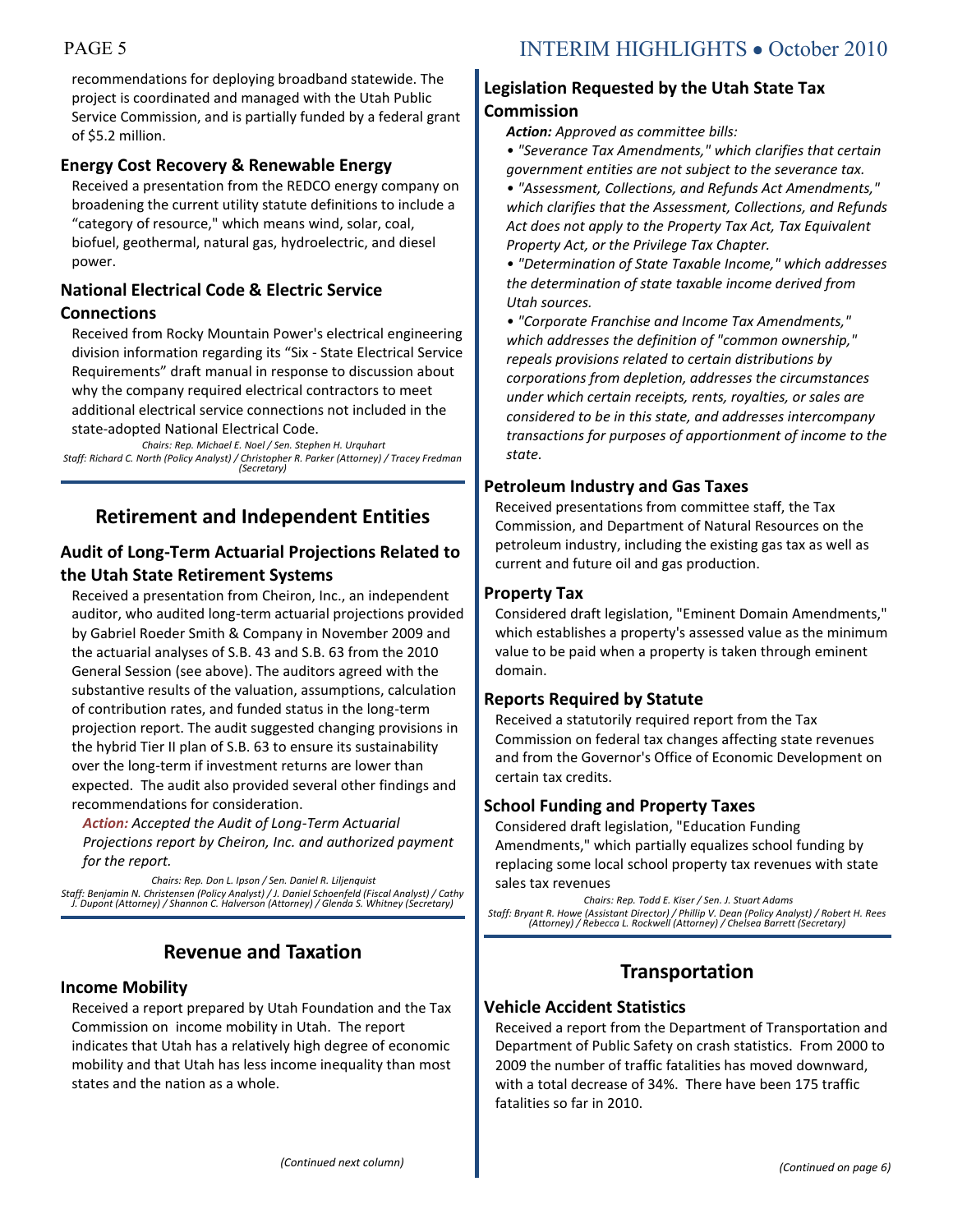## **DUI Report**

Received a report from the Utah Commission on Criminal and Juvenile Justice which indicated that in CY 2009, Utah had the lowest rate of DUI-related fatalities in the nation at 16.4 percent. Additionally, it was reported that there were 15,285 arrests in FY 2010, 398 fewer than in FY 2009.

## **High Occupancy Toll Lane Customer Information**

*Action: Approved as a committee bill, "High Occupancy Toll Lane Customer Information," which classifies certain electronic toll information received or collected by the Department of Transportation as a private record under the Government Records Access Management Act.*

## **Operation of Bicycles on Roadways**

Discussed a proposal to allow bicyclists to ride in the righthand lane of the roadway rather than riding as near as practicable to the right-hand edge of the road way. The proposal would also allow a vehicle to pass another vehicle, including a bicyclist, that is proceeding in the same direction at a speed that is at least 15 miles per hour less than the normal speed of traffic within a no-passing zone.

## **State Highway System Changes**

*Action: Approved as a committee bill, "State Highway System Modifications," which amends the description of four state highways.*

## **Traffic Accident Management**

Discussed a proposal that requires an operator of a vehicle involved in a traffic accident to activate the vehicle's hazard lights and establishes penalties for an operator of a vehicle that causes a serious bodily injury or death while violating provisions relating to approaching an incident on the roadway.

*Chairs: Rep. Julie Fisher / Sen. Kevin T. Van Tassell Staff: Leif G. Elder (Policy Analyst) / Shannon C. Halverson (Attorney) / Tracey Fredman (Secretary)*

## **Utah Tax Review Commission**

*October 21, 2010*

## **Income Tax Revisions**

Reviewed, but did not adopt, draft legislation to address procedures related to the determination of domicile for individual income tax purposes and the taxation of a pass through entity.

## **State and Local Sales and Use Tax**

Received a draft working group report regarding several issues surrounding the establishment of a uniform statewide sales and use tax rate.

*Chairs: Mr. M. Keith Prescott / Mr. David J. Crapo Staff: Leif G. Elder (Policy Analyst) / Phillip V. Dean (Policy Analyst) / Bryant R. Howe (Assistant Director) / Robert H. Rees (Attorney) / Rebecca L. Rockwell (Attorney) / Chelsea Barrett (Secretary*

## PAGE 6 UTAH LEGISLATURE • October 2010

## **Utah Waterways Task Force**

*September 30, 2010*

## **Cooperative Fish Management Units**

Discussed proposed legislation creating cooperative fish management units modeled after some provisions of cooperative wildlife management units.

## **Funding Walk-in Access**

Received a presentation from the Division of Wildlife Resources on providing additional walk-in access in 2011 and on proposed funding sources, including existing restricted dollars, new federal grant dollars, and a portion of the current \$300,000 appropriation.

## **Walk-in Access and Stream Access Development**

Visited potential walk-in access sites on the Duchesne River. *Chairs: Rep. Melvin R. Brown / Sen. Dennis E. Stowell Staff: J Brian Allred (Policy Analyst) / Christopher R. Parker (Attorney) / Joy L. Miller (Administrative Assistant)*

## **Workforce Services and Community and Economic Development**

## **Digitizing State Collections**

Received an update on the Department of Community and Culture's ongoing efforts to digitize the state's historical collections.

## **Economic Mobility in Utah**

Received a report from the Utah Foundation on how changes in skill level, education, and work situation affect income and economic mobility in Utah.

## **Motion Picture Incentives: Funding**

Discussed whether to make funding of incentives, in the form of tax credits, for motion picture productions ongoing and whether to increase the ceiling on incentives granted to motion picture companies filming in the state.

## **Motion Picture Incentives: Avoiding Pitfalls**

Discussed how Utah avoids the challenges experienced by several states that have also provided incentives to motion picture companies for filming in their states.

## **Motion Picture Incentives: Return on Investment**

Discussed the dollar value generated for every dollar expended on motion picture incentives administered by the Governor's Office of Economic Development and how the return on incentives is calculated.

*Chairs: Rep. Steven R. Mascaro / Sen. Mark B. Madsen Staff: Art L. Hunsaker (Policy Analyst) / James L. Wilson (Attorney) / Glenda S. Whitney (Secretary)*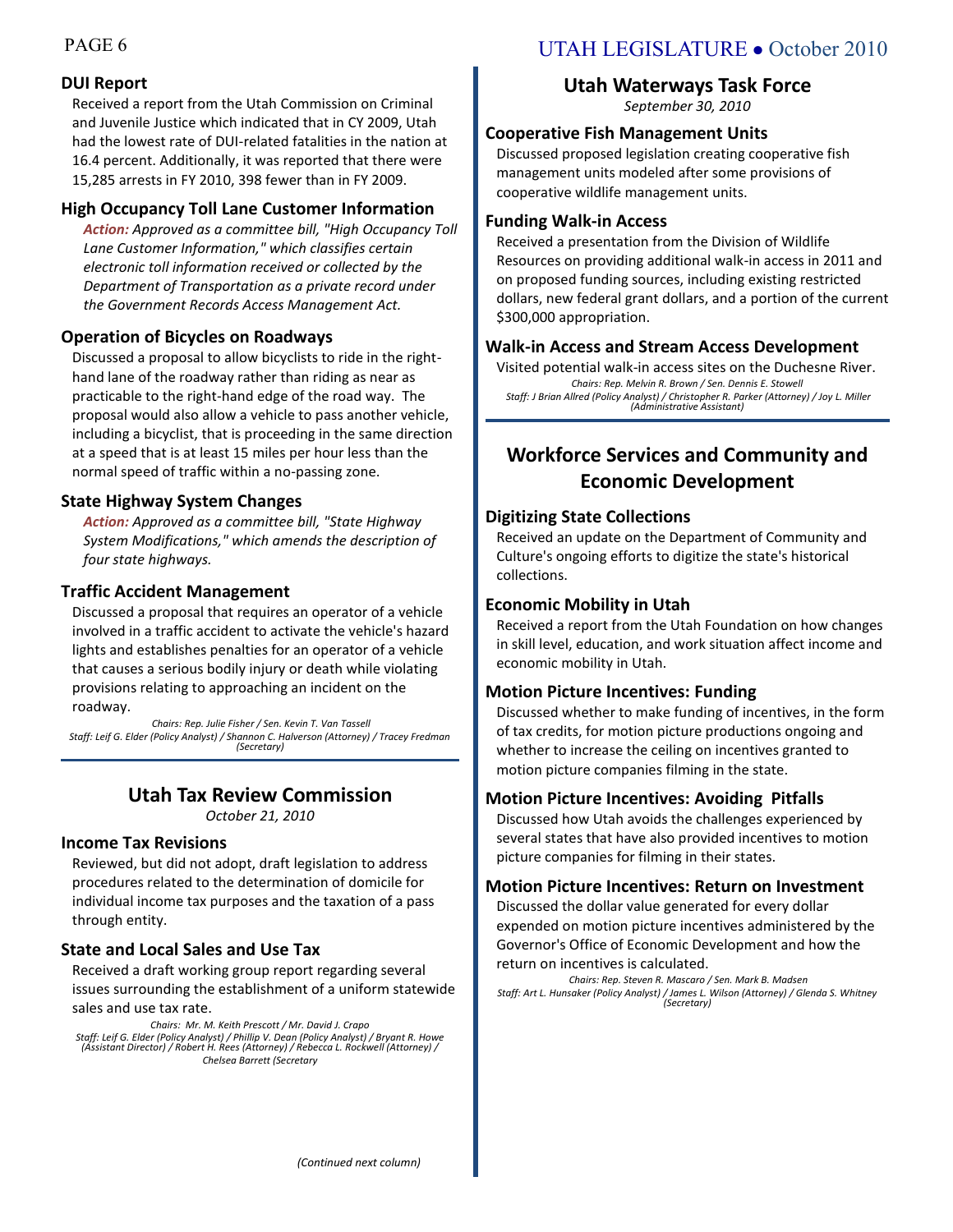## **Legislative Audit Subcommittee Releases Three Repor**

On October 21, 20010 the Legislative Audit Subcommittee released the following performance audit reports:

## **Audit of the Department of Alcoholic Beverage Control (DABC)**

The DABC commission has habitually violated the state's open meeting laws and some commissioners have potential conflicts of interest that have not been adequately disclosed. Additionally, the DABC has experienced necessary growth in retail stores, but has done so without an adequate business plan that considers all alternatives to building and the placement of stores. While retail operations of the DABC stores are profitable for the state, store productivity could be improved.

The report also addresses the need to formalize policies and procedures in the licensing and compliance section.

Finally, the report suggests some licensing issues the Legislature could consider.

## **Audit of Charter School Oversight**

The State Charter School Board has not established clear standards to evaluate schools' financial performance. The board needs to adopt policies that further define how its disciplinary and termination processes will proceed.

The audit found that a small number of charter schools are struggling to adhere to some financial best practices. The State Charter School Board should enhance its financial oversight by requiring training for charter school board members, enforcing financial reporting requirements, and further utilizing audited financial statements.

The audit also found that acceptable uses of charter school revolving loan funds need to be further defined. Loan requests for these uses should be prioritized by the Charter School Revolving Subaccount Committee as allowed by statute.

## **Audit of School District Travel Accountability**

The audit shows that total travel expenditures amount to less than one percent of the total annual expenditures in five sampled school districts. The report also shows that most school administrators and boards in the sample group have started to cut travel expenditures because of difficult budget times.

The report recommends that districts review their number and type of association memberships and determine if continued involvement is appropriate in light of current budget cuts.

Additionally, Utah's involvement in the Chinese Bridge Delegation travel program is higher than other states, and the districts should review their level of involvement in this program.

Finally, recommendations were made to the Utah State Office of Education to standardize the reporting requirements so that reporting is consistent and comparisons can be made among districts.

> *Chairs: President Michael G. Waddoups / Speaker David Clark Staff: John Schaff (Legislative Auditor General)*